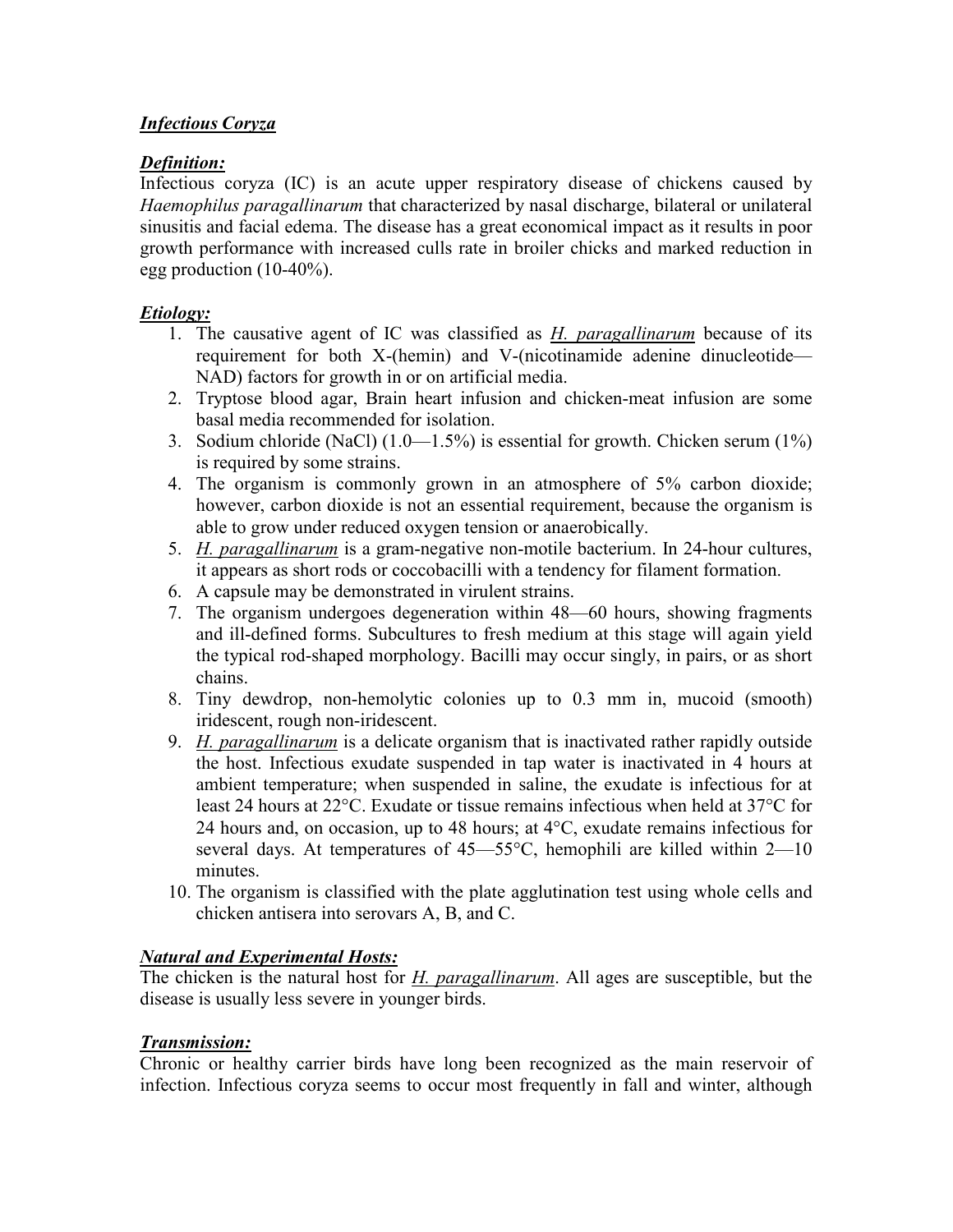such seasonal patterns may be coincidental to management practices. Infectious coryza is not an egg-transmitted disease.

## *Incubation period:*

Infectious coryza is characterized with short incubation that clinical signs develop within 24-48 hours. Susceptible birds exposed by contact to infected cases may show signs of the disease within 24-72 hours. In the absence of a concurrent infection, IC usually runs its course within 2-3 weeks.

#### *Clinical signs:*

- 1. The most prominent features are an acute inflammation of the upper respiratory tract including nasal passage and sinuses with a serous to mucoid nasal discharge, facial edema, and conjunctivitis.
- 2. Swollen wattles may be evident, particularly in males, while rales may be heard in birds with infection of the lower respiratory tract.
- 3. A swollen head-like syndrome associated with *H. paragallinarum* has been reported in broilers in the absence of avian pneumovirus.
- 4. The disease may be complicated with other bacterial pathogens such as *M.synoviae* and *M. gallisepticum*.
- 5. Feed and water consumption usually is decreased; in growing birds, this means an increased number of culls; and in laying flocks, this means a reduction in egg production (10-40%).
- 6. A foul odor may be detected in flocks in which the disease has become chronic and complicated with other bacteria.
- 7. IC is usually characterized by low mortality and high morbidity. Complicating factors such as poor housing, parasitism, and inadequate nutrition may add to severity and duration of the disease. When complicated with other diseases such as fowl pox, infectious bronchitis, laryngotracheitis, *Mycoplasma gallisepticum* infection, and pasteurellosis, IC is usually more severe and prolonged, with resulting increased mortality

#### *Necropsy:*

*H. paragallinarum* produces an acute catarrhal inflammation of mucous membranes of nasal passages and sinuses. Frequently, a catarrhal conjunctivitis and subcutaneous edema of face and wattles occur.

#### *Diagnosis:*

#### **Isolation and Identification of Causative Agent:**

- 1. Specimens should be taken from two or three chickens in the acute stage of the disease.
- 2. The skin under the eyes is seared with a hot iron spatula, and an incision is made into the sinus cavity with sterile scissors. A sterile cotton swab is inserted deep into the sinus cavity where the organism is most often found in pure form. Tracheal and air sac exudates also may be taken on sterile swabs.
- 3. The swab is streaked on a tryptose blood agar plate, which is then cross-streaked with a *Staphylococcus* culture and incubated at 37°C in a large screw-cap jar in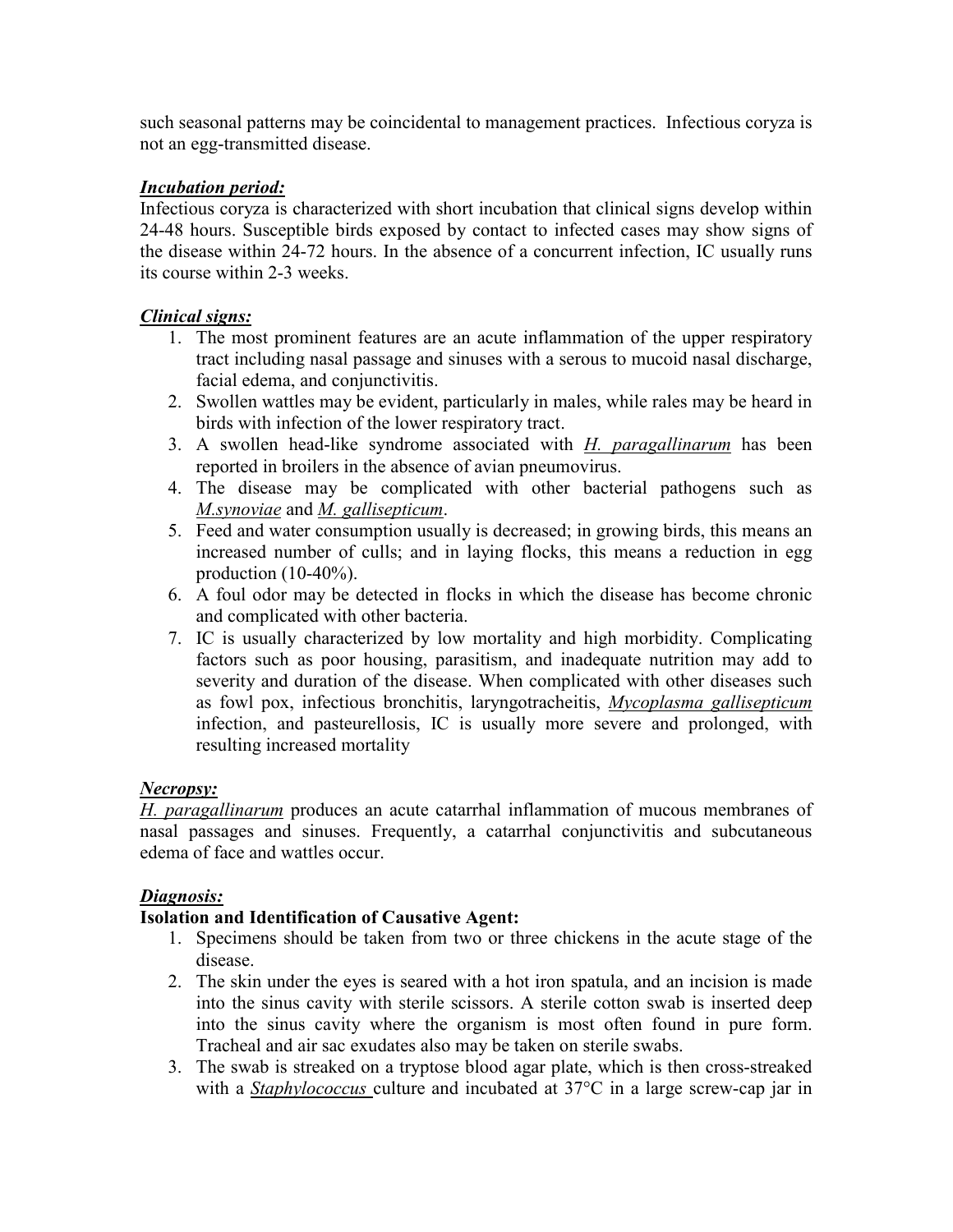which a candle is allowed to burn out. *Staphylococcus epidermidis* which are commonly used as "feeders," should be pretested because not all strains actively produce the V-factor.

- 4. At the simplest level, IC may be diagnosed on the basis of a history of a rapidly spreading disease in which coryza is the main manifestation, combined with the isolation of a catalase-negative bacterium showing satellitic growth.
- 5. A PCR test specific for *H. paragallinarum* has been developed.
- 6. Serology: No totally suitable serological test exists for the diagnosis of infectious coryza. However, at this time, the best available test methodology is the HI test. The simple HI is based on whole bacterial cells of Page serovar A H.paragallinarum and fresh chicken erythrocytes. An alternative serological test is a monoclonal antibody-based blocking ELISA.

# *Differential diagnosis:*

Infectious coryza must be differentiated from other diseases, such as chronic respiratory disease, chronic fowl cholera, fowl pox, ornithobacterosis, swollen head syndrome, and A-vitaminosis. Because H. paragallinarum infections often occur in mixed infections, one should consider the possibility of other bacteria or viruses as complicating IC, particularly if mortality is high and the disease takes a prolonged course.

#### *Prevention:*

# 1. **Management Procedures:**

Because recovered carrier birds are the main source of infection, practices such as buying breeding males or started chicks from unknown sources should be discouraged. Only day-old chicks should be secured for replacement purposes unless the source is known to be free of IC. Isolation rearing and housing away from old stock are desirable practices. To eliminate the agent from a farm, it is necessary to depopulate the infected or recovered flock because birds in such flocks remain reservoirs of infection. After cleaning and disinfection of the equipment and houses, the premises should be allowed to remain vacant for 2-3 weeks before restocking with clean birds.

#### **2. Vaccination:**

 Commercial IC bacterins are widely available. Thimerosal inactivated aluminum hydroxide-based vaccines or formalin inactivated compared mineral oil adjuvant vaccines are used. Bacterins generally are injected in birds between 10-20 weeks of age and yield optimal results when given 3-4 weeks prior to an expected natural outbreak. Two injections given approximately 4 weeks apart before 20 weeks of age seem to result in better performance of layers than a single injection. Injection of the bacterin into the leg muscle gave better protection than when injected into the breast muscle. Significant immunity has been demonstrated for about 9 months following vaccination

#### *Control:*

Various sulfonamides and antibiotics are useful in alleviating the severity and course of IC. It should be noted that drug resistance does develop and hence the performance of antimicrobial sensitivity tests is recommended. Strains of H. paragallinarum resistant to